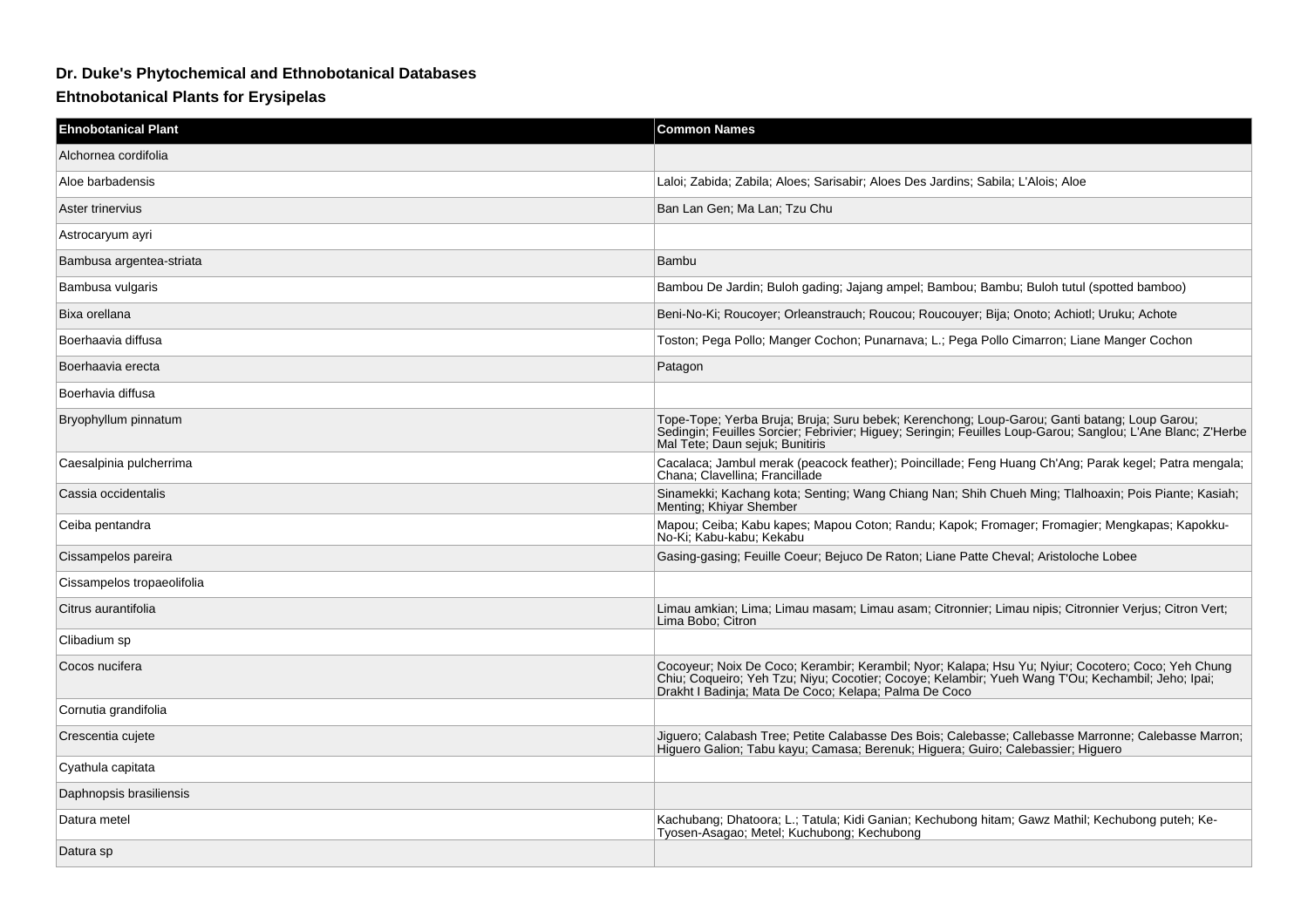| <b>Ehnobotanical Plant</b> | <b>Common Names</b>                                                                                                                                                                                                                                                    |
|----------------------------|------------------------------------------------------------------------------------------------------------------------------------------------------------------------------------------------------------------------------------------------------------------------|
| Eucalyptus robusta         |                                                                                                                                                                                                                                                                        |
| Eupatorium pycnocephalum   | Curia                                                                                                                                                                                                                                                                  |
| Euphorbia heterophylla     | Feuilles Zarien; Pekapar                                                                                                                                                                                                                                               |
| Euphorbia pulcherrima      | Poinsettia                                                                                                                                                                                                                                                             |
| Euphorbia thymifolia       | Jarak blanda; Rumput jangot; Gelang susu; Sedang padang; Sisi merah                                                                                                                                                                                                    |
| Fevillea cordifolia        | Cacorne Poison; Nadhirobe; Jayamo; Noix De Serpent; Contre-Poison; Cacorne Zombie; Nandhiroba                                                                                                                                                                          |
| Ficus nymphaeaefolia       |                                                                                                                                                                                                                                                                        |
| Forsythia suspensa         | I Ch'lao; Chu Ken; San Lien; Li Ch'Ang; Lien Ts'Ao; Lan Hua; Lien; Han Lien Tzu; Lien Yao; Lien Ch'lao;<br>Rengyo                                                                                                                                                      |
| Gliricidia sepium          |                                                                                                                                                                                                                                                                        |
| Gloriosa superba           | Superbe De Malabar; Kembang Djonggrang; Turk'S Cap; Buch Nak Hindi; Lirio De Malabar; Langalika;<br>Malabarische Methonika; Dorng Dueng; Glory Lily; Kalihari; Superba Del Malabar; Ulatchandral                                                                       |
| Gynura pseudo-china        |                                                                                                                                                                                                                                                                        |
| Gynura pseudochina         |                                                                                                                                                                                                                                                                        |
| Haematoxylum brasiletto    | Huitzquahuitl                                                                                                                                                                                                                                                          |
| Hamelia patens             |                                                                                                                                                                                                                                                                        |
| Heliotropium indicum       | Crete Simple; Cadillo; Herbe A Malingres; Herbe A Verrues; Uler-uleran; Crete Coq; Crete De Coq; Ti-<br>Jeannite; Crete-Coq; Moco De Pavo; Rabo De Alacran; Hathi Sundhane; Verbena Cimarrona; Crete Coq<br>D'Inde; Rumput oleh (Sleep-induc. gras; Herbe A Cataractes |
| Ipomoea sp                 |                                                                                                                                                                                                                                                                        |
| Iresine celosia            |                                                                                                                                                                                                                                                                        |
| Jatropha curcas            | Pinon; Jarak; Pinon De La India; Jarak budeg; Purging Nut; Medicinier Beni; Grand Medicinier; Nanyo-<br>Aburagi; Jarak belanda; Physic Nut; Tuba; Feuilles Medecinier                                                                                                  |
| Lippia nodiflora           | Bulaiha; Berbin Jeddawi                                                                                                                                                                                                                                                |
| Maranta arundinacea        | Araru; Arrorou; Sagu; Arorot; Arrowroot                                                                                                                                                                                                                                |
| Mareya micrantha           |                                                                                                                                                                                                                                                                        |
| Matayba apetala            | <b>Bois Graines Noires</b>                                                                                                                                                                                                                                             |
| Metopium brownei           | Cochinilla                                                                                                                                                                                                                                                             |
| Monstera pertusa           | Liane Couleuvre                                                                                                                                                                                                                                                        |
| Montrichardia arborescens  | Aninga Uva; Arum Du Pays; Aninga                                                                                                                                                                                                                                       |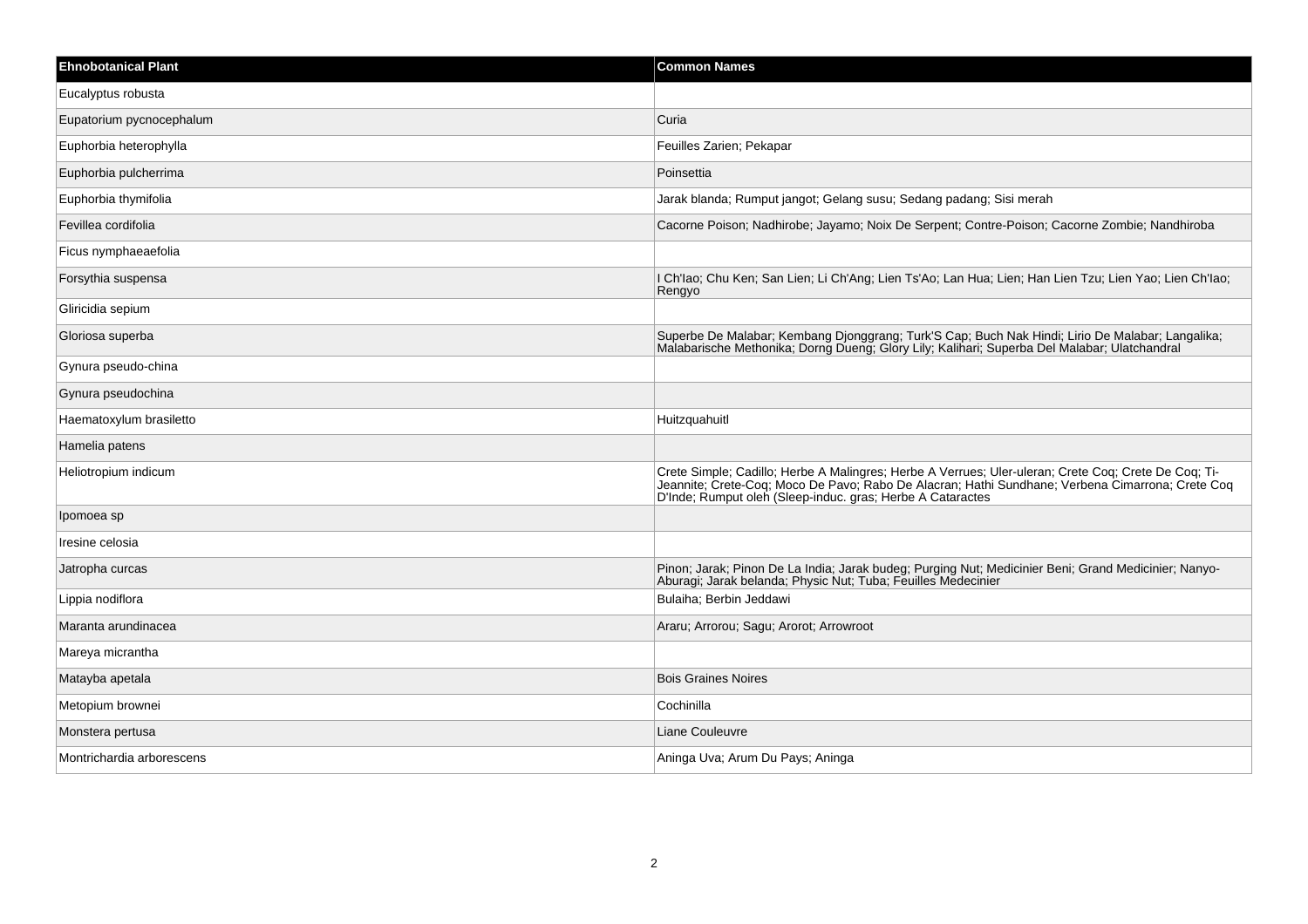| <b>Ehnobotanical Plant</b> | <b>Common Names</b>                                                                                                                                                                                                                                                                          |
|----------------------------|----------------------------------------------------------------------------------------------------------------------------------------------------------------------------------------------------------------------------------------------------------------------------------------------|
| Moringa oleifera           | Graines Ben; Horseradish Tree; Remunggai; Olivier; Kelor; Merunggai; Ben Aile; Benz'Olive; Sajina;<br>Ramunggai; Benboom; Moringa Tree; Ban Sajna; Palo De Aceite; Babano Del Arbol; Moroengei; Cigru;<br>Ben Ghianda; Sahinjan; Ubat bedat; Maroengga; Pois Coolie; Ben; Benzolivier; Sigru |
| Nopalea cochenillifera     | Raquette Espagnole; Nopal; Tuna De Espana; Raquette Pangnol                                                                                                                                                                                                                                  |
| Nymphaea stellata          | Utpala                                                                                                                                                                                                                                                                                       |
| Pavonia spinifex           | Cousin; Grand Cousin; Cadillo De Tres Pies; Petit Cousin; Piquant Cousin                                                                                                                                                                                                                     |
| Perezia sp                 |                                                                                                                                                                                                                                                                                              |
| Philodendron latifolium    |                                                                                                                                                                                                                                                                                              |
| Picramnia antidesma        | Aguedita; Honduras Tarcini                                                                                                                                                                                                                                                                   |
| Plumbago europaea          | Plumbago; Belesa; Chitra Vani                                                                                                                                                                                                                                                                |
| Plumbago pulchella         | Panete                                                                                                                                                                                                                                                                                       |
| Plumbago scandens          | Malacara; Loco; Herva Do Diablo; Dentelaire; Pega-Pollo                                                                                                                                                                                                                                      |
| Plumeria rubra             | Frangipane; Atabaiba Rosada; Frangipani; Rodje Law'Ri; Frangipaniers; Frangipanier Rose                                                                                                                                                                                                      |
| Porophyllum ruderale       |                                                                                                                                                                                                                                                                                              |
| Portulaca oleracea         | Krokot; Suberi-Hiyu; Berbin; Parpinah; Ma Ch'lh Hsien; Coupier; Pourpier; Gelang pasir; Semizotu;<br>Porcelana; Coupe-Pied; Pourpier Commun; Perpine; Purslane; Verdolaga; Beldroega; Ancharupa                                                                                              |
| Portulaca pilosa           | Rebha leoka; Verdolaga Afuere; Yerba De Agua; Penawar; Verdolaguilla                                                                                                                                                                                                                         |
| Portulaca quadrifida       | Kremi; Rebha leoka; Rumput segan; Memaniran puteh; Purslane                                                                                                                                                                                                                                  |
| Portulaca tuberosa         |                                                                                                                                                                                                                                                                                              |
| Pothomorphe peltata        | Broquelejo; Fait Collet; Feuilles A Coeur; Collet A Dame; Yagrumo                                                                                                                                                                                                                            |
| Quassia indica             | Daraput; Gatep pait; Onne                                                                                                                                                                                                                                                                    |
| Randia longiloba           |                                                                                                                                                                                                                                                                                              |
| Rauvolfia heterophylla     |                                                                                                                                                                                                                                                                                              |
| Rauvolfia hirsuta          |                                                                                                                                                                                                                                                                                              |
| Rauvolfia vomitoria        | Swizzlestick                                                                                                                                                                                                                                                                                 |
| Ricinus communis           | Pi Ma; Hintyagi Agaci; Huile Ricin; Bean, Castor; Khirwe; Sittamoonaka; Tartago; Jarak; Ricino; Eranda;<br>Higuerilla; Pei Ma; To-Goma; Castor; Gana Garchak; Castorbean; Castor Bean; Palma Christi                                                                                         |
| Ruellia sp                 |                                                                                                                                                                                                                                                                                              |
| Salix nigra                | Kara Sogut; Black Willow; Willow, Black                                                                                                                                                                                                                                                      |
| Scrophularia oldhami       | Hei Shen; Gomanoha-Gusa; Hsuan Shen; Yeh Chih Ma; Yuan Shen                                                                                                                                                                                                                                  |